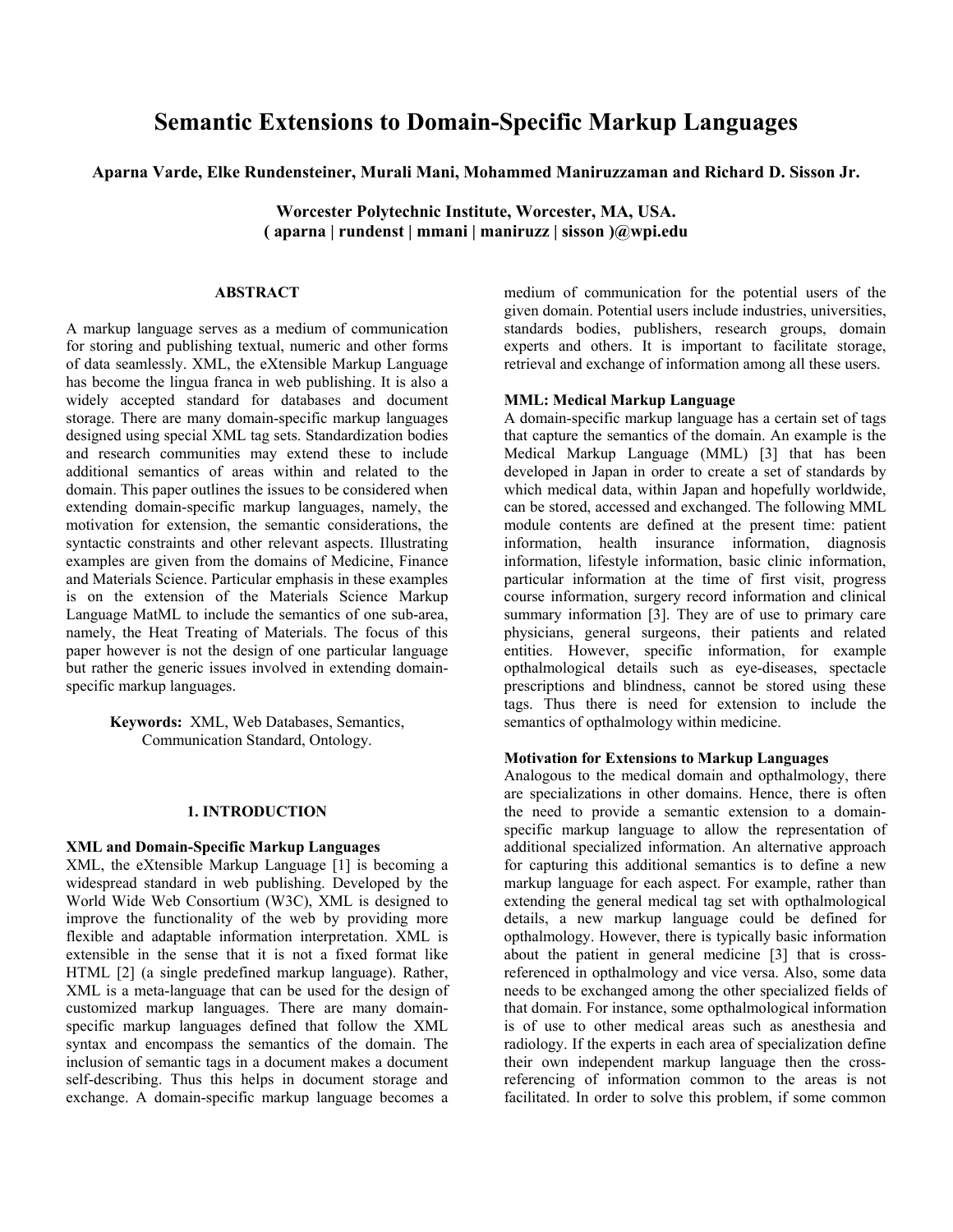tags are re-defined in the extension, then this is inefficient. The common information is stored twice leading to redundancy. It is thus more advisable to extend the existing markup language to include additional semantics.

## **Extending the Materials Science Markup Language**

At the Center for Heat Treating Excellence (CHTE) at Worcester Polytechnic Institute (WPI), an extension is being proposed to a domain-specific markup language MatML. MatML is the Materials Science Markup Language developed by NIST (National Institute of Standards and Technology). It serves as the XML for materials property data [4]. The original MatML elements are bulk details, component details, metadata, graphs and glossary of terms. They have their own sub-elements and attributes. These provide for the storage of information related to the properties of materials such as metals, ceramics and plastics. For example, the chemical composition of a particular alloy would be stored under component details. However the MatML tags are insufficient to capture the semantics of specific sub-areas in Materials Science. The proposed extension [5] introduces into MatML the semantics of one sub-area, namely, the Heat Treating of Materials. Heat Treating [6] involves the controlled heating and cooling of materials to achieve desired mechanical and thermal properties. Quenching [6] is the rapid cooling of the material in a liquid or gas medium. It forms an important step of the Heat Treating operations and is the focus of the proposed extension. There are entities in the Quenching process such as the quenchant or cooling medium. These have properties, e.g., viscosity (the capacity to flow) is a property of the quenchant. The proposed extension to MatML is a "Quenching Element" that provides the XML tags to store these details. The schema and ontology of the actual MatML extension are beyond the scope of this paper. These are explained in [5].

The general issues in extending domain-specific markup languages are discussed in this paper. Several considerations have to be taken into account when extending markup languages. These pertain to the steps in developing the language, the features of the language and the use of XOuery [7] to retrieve information stored using the markup language. These are summarized in the following sections.

Section 2 of this paper includes the outline of the steps in extending a markup language. The languages features are described in Section 3. The use of XML schema constraints in defining a markup language is discussed in Section 4. The considerations involved in the retrieval of information using XQuery are explained in Section 5. The conclusions are stated in Section 6. The acknowledgments are given in Section 7. The references are listed in Section 8.

# **2. STEPS IN EXTENDING A MARKUP LANGUAGE**

Markup language design has several steps analogous to the design of software systems as listed below.

- 1. **Understanding domain semantics:** It is important to study the domain thoroughly and know the terminology. This helps to determine the tags that are essential to store the data in the domain. Also, it is necessary to be well-acquainted with the existing markup language in the domain [3, 4] to find out where it needs extension.
- 2. **Modeling the data:** A data model is a generalized, user-defined view of the data related to applications that describes how the data is to be represented for manipulation by humans or computer programs [8]. Techniques such as Entity Relationship (E-R) diagrams [8] are useful in building data models. An E-R diagram is a formal method for arranging data to mimic the behavior of the real world entities represented [8]. This helps to create a picture of the entities in the domain, view their attributes and understand their relationships with each other. Data models set the stage for providing the basis for the markup language extension. Figure 1 shows a subset of an E-R diagram for Heat Treating [5, 6] with reference to terms described in Section 2.



Figure 1: Subset of E-R Diagram for Heat Treating

- 3. **Conducting interviews:** The needs of the potential users of the markup language must be identified. Hence it is necessary to conduct detailed interviews with them. This helps to identify what entities and attributes need to be included in the extension. Potential users as stated earlier include industries, universities, standards bodies, publishers, research groups, domain experts and others. Often the needs of the potential users are adequately identified by the domain experts. Hence it is generally considered sufficient to interview domain experts.
- 4. **Defining the ontology:** Ontology is the study of what there is, i.e., an inventory of what exists [1, 8].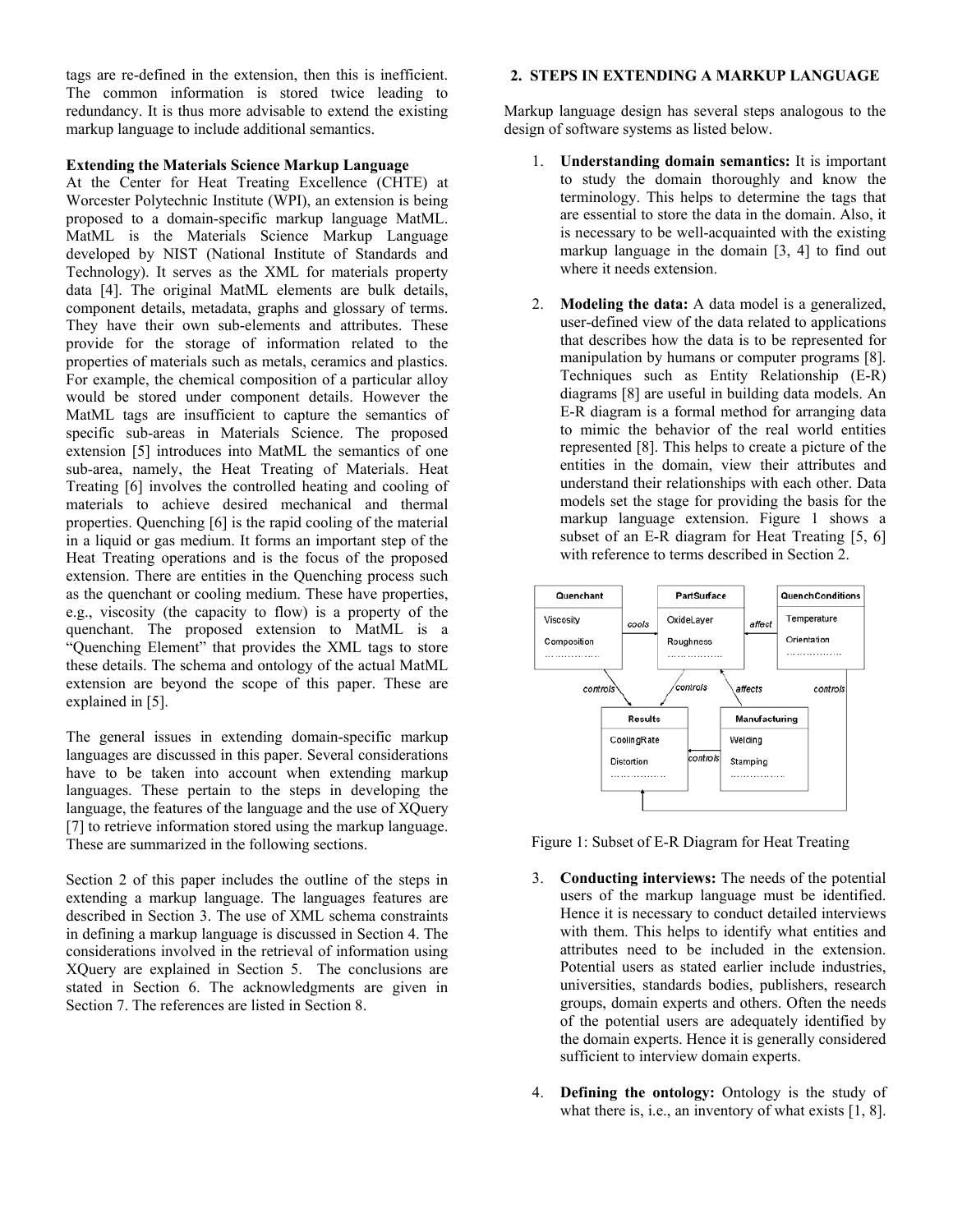An ontological commitment is a commitment to an existence claim [1, 8]. Ontology thus serves as the established lingo for the members of the domain. Hence, after understanding the domain and conducting interviews with experts, defining the ontology is imperative in order to proceed with the design. Issues such as synonyms (two or more words having the same meaning) and homographs (one word having multiple meanings) with respect to the domain are crucial here. For example in the financial domain [9], the terms "salary" and "income" mean the same and are synonyms. However, the term "share" can have two connotations in this domain. It could mean "assets belonging to or due to or contributed by an individual person or group", or "any of the equal portions into which the capital stock of a corporation is divided and ownership of which is evidenced by a stock certificate" [9]. Thus "share" is a homograph in the financial domain. In Heat Treating, the terms "part", "probe" and "workpiece" are synonyms, i.e., they refer to the same entity [6]. Terms such as this need to be clarified with reference to the context. This is done through the ontology. Figure 2 is an example of the ontology for our proposed "Quenching Element" extension to MatML [4, 5]. It is a high-level ontology describing the Quenching entities. This is the outcome of discussions with domain experts.

- < Quenchant>refers to the cooling medium used in quenching.
- <PartSurface> describes the characteristics of the surface of the part material. The features of the material itself are described within the original MatML doc.
- $\bullet$  <Manufacturing> specifies the processes used in manufacturing the part, prior to quenching. These could be welding, stamping etc.
- < QuenchConditions> stores the details of the quenching process, i.e., the conditions under which the quenching is carried out, e.g. temperature.
- $\bullet$  <Results> records the outcome of the quenching process in terms of parameters such as cooling rates and heat transfer coefficients at different points.

Figure 2: High-Level Ontology for "Quenching"

- *5.* **Reiterating the ontology:** Once the ontology has been established, it is useful to have additional discussions with domain experts to make the required changes if any. For example, it may seem necessary to create new entities for clarification or remove existing entities to avoid ambiguity. The design of the ontology is reiterated accordingly.
- *6.* **Outlining the initial schema:** The schema provides the structure, i.e., defines the grammar for the language. Once the data model and ontology are

formally approved by a team of experts, the first draft of the schema is outlined. This should adhere to the syntax of the original markup language in order to be accommodated as an extension. Features provided by XML, such as constraints should be exploited for a good schema design [1]. Figure 3 shows an example of an initial schema [5]. This is a partial snapshot of the proposed XML schema for the "Quenching Element" [5] as an extension to MatML [4]. The arrow in this figure points to the tag set for the "Results Sub-element" of the "Quenching Element".

| <quenching></quenching>               | <results></results>                                      |
|---------------------------------------|----------------------------------------------------------|
| <quenchant></quenchant>               | <coolingrate></coolingrate>                              |
|                                       | <crlocation></crlocation>                                |
| <partsurface></partsurface>           | <crvalue><br/><math>\langle</math>/CRValue&gt;</crvalue> |
|                                       | $\triangleleft$ CRLocation>                              |
|                                       |                                                          |
| <manufacturing></manufacturing>       | <coolinguniformity></coolinguniformity>                  |
|                                       |                                                          |
| <quenchconditions></quenchconditions> | <heattransfercoefficient></heattransfercoefficient>      |
|                                       | <surface></surface>                                      |
| <results></results>                   | <hcvalue></hcvalue>                                      |
|                                       |                                                          |
| $\le$ Graphs $>$                      | $\le$ /Surface><br>                                      |
|                                       | $\leq$ Hardness $\geq$                                   |
| $<$ /Graphs>                          | $\triangleleft$ Hardness $\triangleright$                |
| $\triangle$ Quenching>                | <distortion></distortion>                                |
|                                       | $<$ Distortion>                                          |
|                                       | <quenchseverity></quenchseverity>                        |
|                                       | $\triangleleft$ QuenchSeverity>                          |
| $<$ Results $>$                       |                                                          |

Figure 3: Partial Snapshot of MatML Extension

*7.* **Revising the schema based on critical reviews:** The initial schema serves as the medium of communication between the designers and the potential users of the markup language. This is subject to further changes until the domain experts are satisfied that this adequately represents their needs. Schema revision may involve several iterations, some of which are the outcome of discussions with standards bodies such as NIST for MatML [4]. Thus this stage goes beyond communication with domain experts. In order for the proposed extension to be accepted as a standard for communication worldwide and be incorporated into the existing markup language, it is important to have it thoroughly reviewed by standards bodies.

## **3. LANGUAGE FEATURES**

The markup language extension needs to be powerful enough to incorporate the following features.

*1.* **Avoid redundancy:** Data stored using the original markup language should not be duplicated in the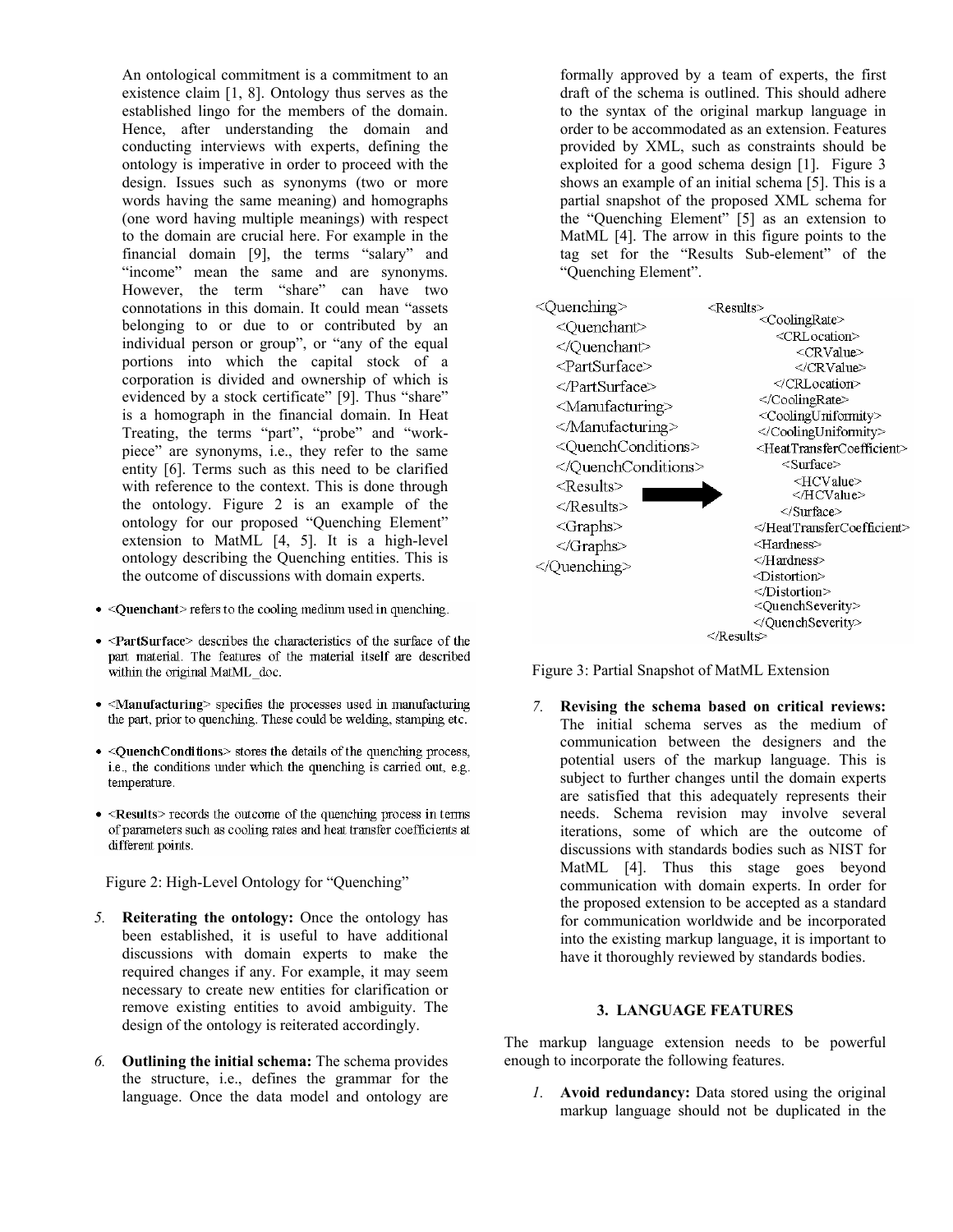extension. For example, material properties such as thermal conductivity [6] are already stored using the original MatML [4] and should not be stored again using the Quenching extension [5].

- *2.* **Make information non-ambiguous:** This refers, for example, to the concepts of synonyms and homographs described earlier. The markup language needs to be clear and precise to avoid confusion while reading the stored information.
- *3.* **Provide easy interpretability of data:** The markup language should be such that readers are able to understand and interpret stored information without much reference to related documentation. For example, in science and engineering domains [3, 6], the details of the input conditions of a performed experiment should be stored close to its results in order to enhance readability.
- *4.* **Capture domain constraints in the schema:** There may be certain requirements imposed by the domain that need to be captured in the schema using XML constraints [1, 10]. A simple example is the primary key constraint. A primary key serves to uniquely identify an entity [1, 7]. In addition, XML provides a choice constraint [10] that allows the declaration of mutually exclusive elements. For example, in the financial domain [9] a person could be either an "insolvent" (bankrupt) or an "assetholder", but not both. Thus these two terms are mutually exclusive. Other XML constraints are sequence constraints to declare a list of elements in order, and occurrence constraints that define the minimum and maximum occurrences of an element [10]. The markup language extension needs to make use of these as needed in order to adequately represent the domain semantics. Constraints are discussed in detail in the next section.

# **4. XML SCHEMA CONSTRAINTS**

Constraints are mechanisms in XML that enable the storage of information adhering to specific rules such as enforcing order and declaring mutually exclusive elements [10]. Some of these constraints relevant to extending domain-specific markup languages are described below with examples from the extension of the Materials Science Markup Language, MatML [4] to include Heat Treating semantics [5].

> 1. **Sequence Constraint:** This constraint is used to declare a list of elements (or sub-elements) to occur in a particular order. Enclosing the concerned elements within <xsd: sequence> tags provides this constraint [10]. Figure 4 shows an example of a sequence constraint as applicable to the MatML schema extension [5].

This indicates that the sub-element "QuenchConditions" must appear before the sub-element "Results". This is required by the domain to enhance readability. The whole extension captures one instance of a Quenching process. The sub-element "QuenchConditions" denotes the input conditions of the process, while "Results" denotes the observations. The input conditions of the Quenching process affect the observations. It is thus necessary for a user to read the input conditions first in order to understand how they have an impact on the corresponding observations. Thus the subelement "QuenchConditions" is stored before "Results".

```
<xsd:element name="Quenching">
  <xsd:complexType>
     <xsd:sequence>
       <xsd:element name="QuenchConditions">
       \le/x sd: element>
       <xsd:element name="Results"/>
       \ldots\le/x sd: element>
       . . . . . . . . . . . . . . . . . .
     </xsd:sequence>
  </xsd:complexType>
\le/xsd: element>
```
Figure 4: Sequence Constraint Example

2. **Disjunction Constraint:** This is used to declare mutually exclusive elements, i.e., the elements that are such that only one of them can exist. It is declared using <xsd:choice> in the schema [5, 10]. For example, in Materials Science, a part can be manufactured by either Casting or Powder Metallurgy but not both [6]. Thus the corresponding sub-elements "Casting" and PowderMetallurgy" are mutually exclusive and are enclosed within <xsd:choice> tags as shown. This is illustrated in Figure 5.

```
<xsd:element name="Manufacturing">
 <xsd:complexType>
    <xsd:choice>
      <xsd:element ref="Casting"/>
      <xsd:element ref="PowderMetallurgy"/>
    </xsd:choice>
    \le/xsd:complexType>
\le/xsd:element>
```
- Figure 5: Disjunction Constraint Example
- 3. **Key Constraint:** A key constraint is analogous to a primary key in relational databases [8]. It is used to declare an attribute to be a primary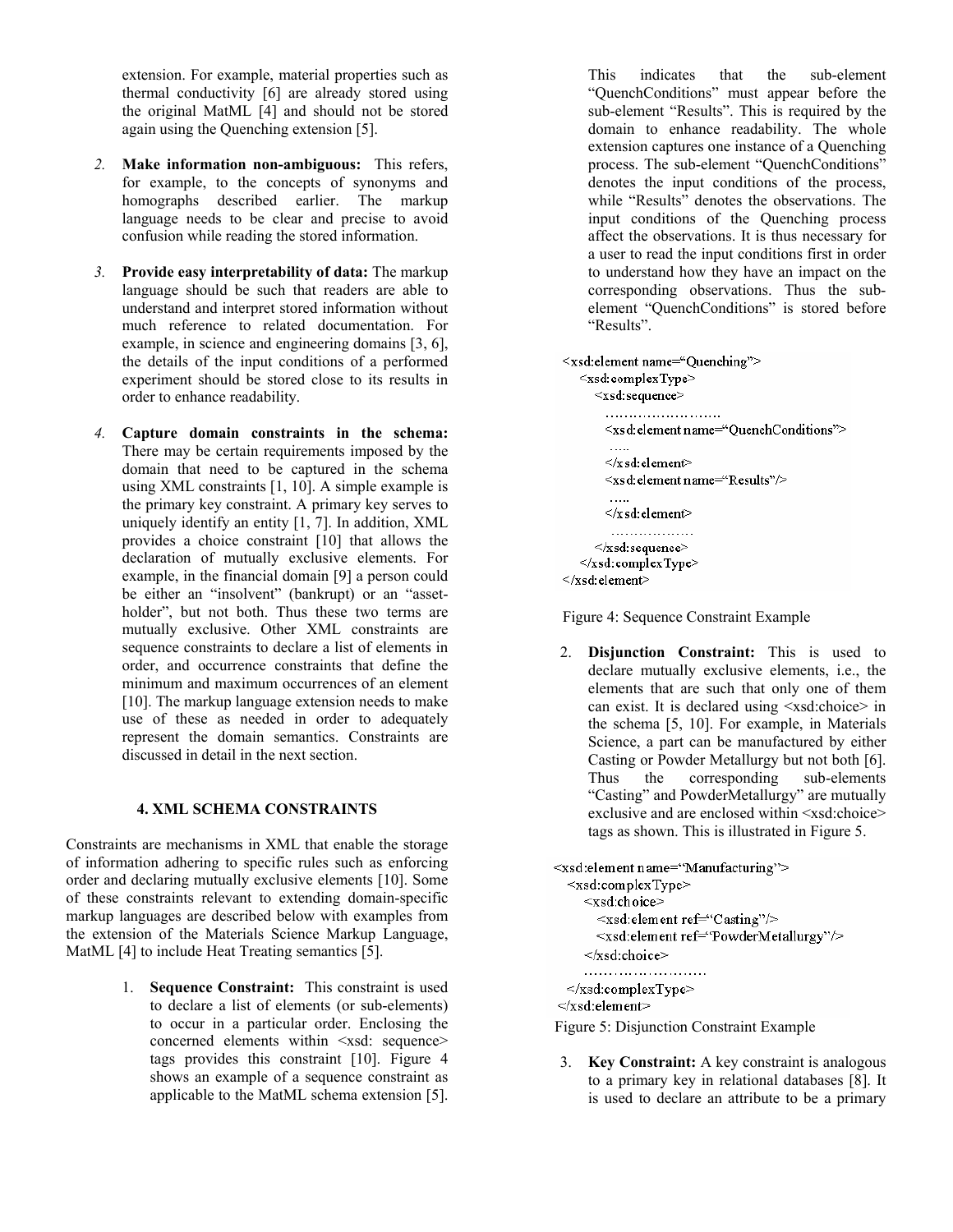key. This implies that the attribute must have unique values and cannot have empty or null values. This is indicated in the schema by declaring the corresponding attribute as type "xsd:ID" and declaring its use as "required" [10]. An example of this is shown in Figure 6. This denotes that for the element "Quenchant" which refers to the cooling medium used in a Quenching process, its "id" is crucial since it serves to uniquely identify the medium [5]. In other words, in storing the details of the Quenching process, it is required that the id or name of the cooling medium be stored [6]. This is because the purpose of conducting these experiments is to characterize the quenchants. Thus this is enforced as a constraint.

<xsd:element name="Quenchant">

<xsd:complexType>

<xsd:attribute name = "id" type = "xsd: ID" use = "required" />

 $\le$ /xsd:complexType>

 $\le$ /xsd:element>

Figure 6: Key Constraint Example

4. **Occurrence Constraint:** This constraint is used to declare the minimum and maximum permissible occurrences of an element. It is written as "minOccurs  $= x$ " and "maxOccurs  $=$ y" where "x" and "y" denote the minimum and maximum occurrences respectively [10]. A "maxOccurs" value of "unbounded" implies that there is no limit on the number of times this element can occur within a schema. A "minOccurs" value greater than "0" implies that it is necessary to include this element within the schema at least once. Figure 7 shows an example of this constraint [5]. With reference to this example, it is clear that the "Cooling Rate" element must occur at least 8 times and that there is no upper bound on the number of times it can occur. This is because in the domain, the value of cooling rate must be stored at least at 8 points in order to adequately capture the details of the Quenching process. However cooling rate values may be recorded at hundreds or even thousands of points and thus there is no upper limit on the number of values that can be stored for cooling rate [6]. In the case of graphs, however, it is not necessary that at least one graph be stored. It is essential though to keep the number of graphs stored less than three per instance of the process [5]. This is required as per the domain. Generally the two graphs stored in Quenching are the cooling rate curve and heat transfer coefficient

curve. In addition, a cooling curve may be stored [6]. A cooling curve is a plot of temperature (T) versus time (t) during Quenching or rapid cooling. A cooling rate curve is a plot of cooling rate (dT/dt) versus time (t). A heat transfer coefficient curve is a plot of heat transfer coefficient (hc) versus temperature (T), where a heat transfer coefficient characterizes a Quenching process.

<xsd:element name="Cooling Rate" minOccurs="8"  $maxOccurs$   $``unbounded'$ 

 $\le$ /xsd:element> <xsd:element name="Graphs" minOccurs="0" maxOccurs="3">

. . . . . . . . . . . . . . . . .

. . . . . . . . . . . . . . . . .

 $\le$ /x sd:element>

Figure 7: Occurrence Constraint Example

# **5. RETRIEVAL USING XQUERY**

XQuery is a query language for XML [7] developed by the World Wide Web Consortium (W3C). XQuery can be used to retrieve XML data. Hence it can query information stored using a domain-specific markup language that has been designed with XML tags. It is thus advisable to design the extension to the markup language to facilitate retrieval using XQuery. A few suggestions for doing this are as follows.

- *1.* **Encourage users to store data in a case-sensitive manner:** XQuery is case-sensitive [7]. Hence it is useful to place emphasis on case when storing the data using the domain-specific markup language and its extension. This helps to obtain correct retrieval of information.
- *2.* **Use tags to enhance querying efficiency:** In many domains, it is possible to anticipate a typical user query. For example, in Heat Treating, a user is very likely to retrieve the details of a quenchant in terms of its name, type and manufacturer without requesting information about the quenchant properties. Thus it is advisable to add a level of abstraction around the name-related tags and the property-related tags. This is done using additional tags such as <NameDetails> and <PropertyDetails> [5]. The XQuery expression to retrieve information for a name-related query can then be constructed such that it gets the name details in a single traversal of the path, namely, <NameDetails> </NameDetails>. In the absence of this abstraction, the XQuery expression to get these details would have contained a greater number of tags, with additional levels of nesting. Thus introducing abstraction by anticipating typical user queries